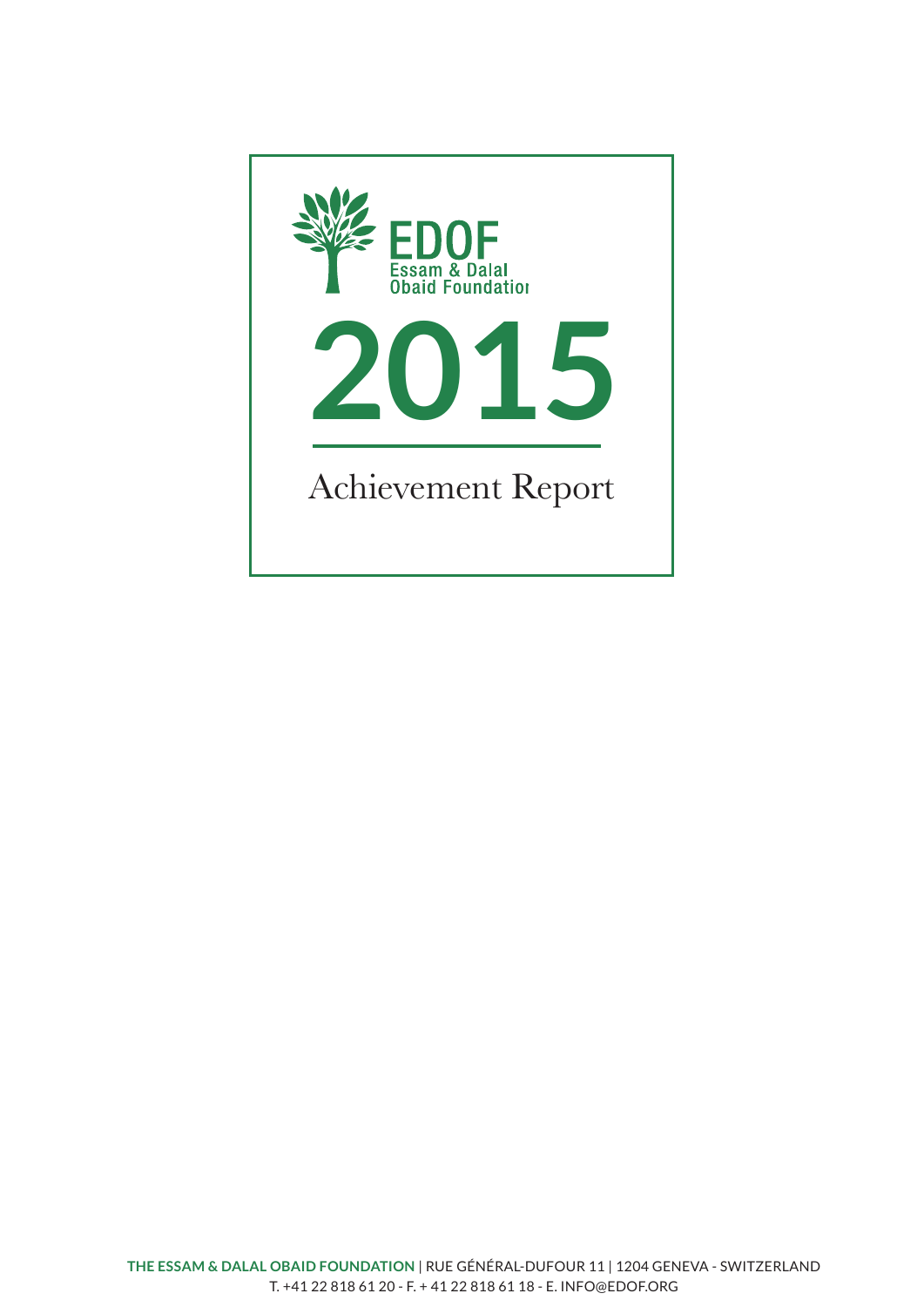

#### Dear EDOF supporters,

It is with great pleasure that EDOF shares with you its achievement report for 2015. On behalf of the Essam and Dalal Obaid Foundation board and the EDOF team, we thank you for your support and we wish you a healthy and prosperous 2016!

# About EDOF

EDOF was established in 2014 with the vision to make a positive difference to the health of individuals, save lives and contribute to a more just and humane world. EDOF's vision is inspired and informed from the compassion and humanitarianism of the late Essam Obaid and his wife Dalal Obaid.

Their parents' ethics of giving and their principles of peace and justice is what inspired their sons Nawaf, Tarek and Karim to establish EDOF and to honour their dear father's memory. The Obaid sons were raised by their parents in Saudi Arabia and Switzerland; with both cultures informing further their values and appreciation of family, community, giving, justice and peace.

## EDOF's Mission

EDOF's mission is to support organisations who are leaders in their fields, be they cutting edge medical research institutions and specialist health service providers , or social and humanitarian organisations. We are proud of the strategic partnerships we forged to achieve this.

EDOF also proactively raises awareness and highlights solutions to pressing global and regional health, social and humanitarian issues. EDOF fulfils this through communication, advocacy, social media and outreach work.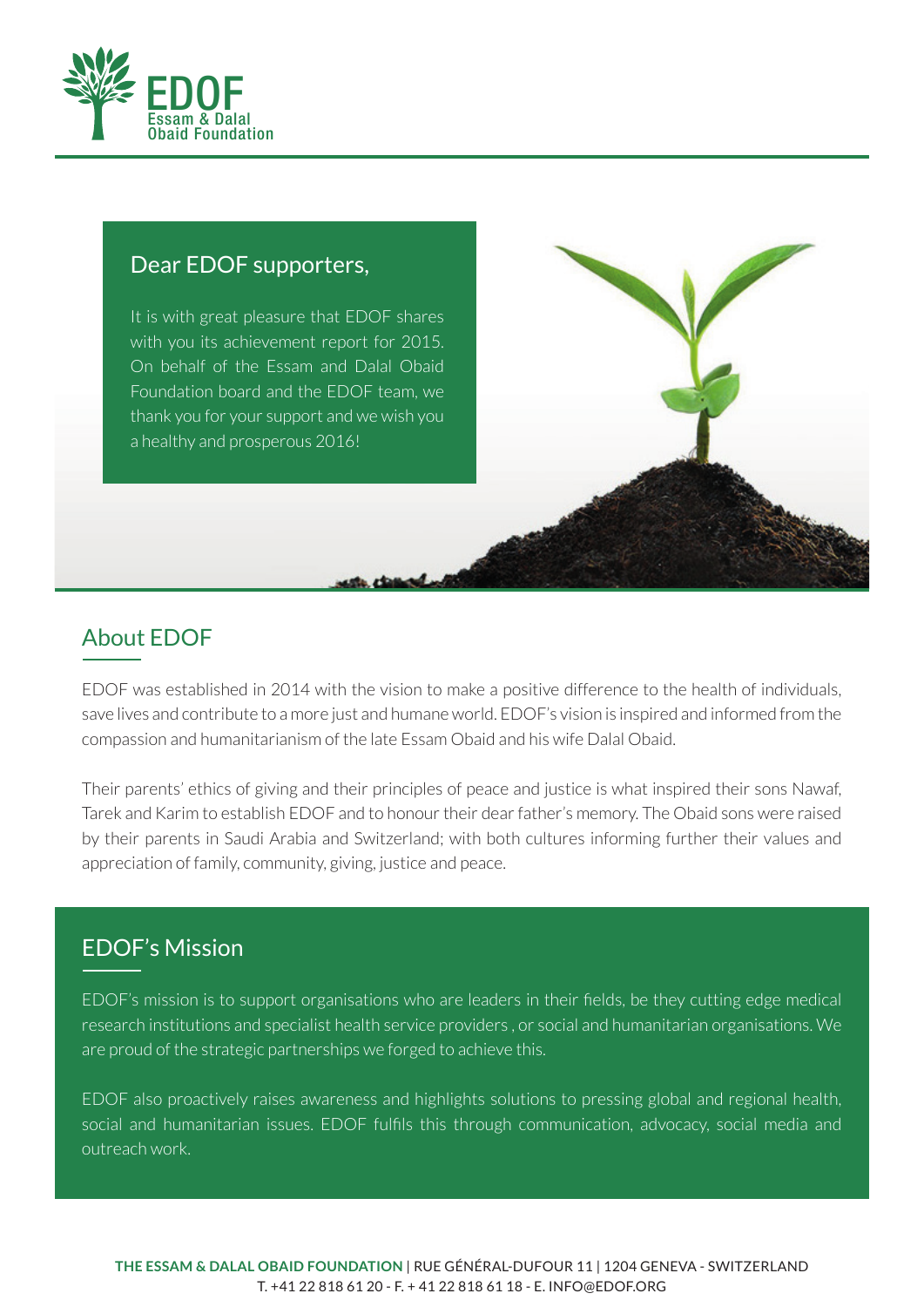

EDOF's Partnerships & Achievements in 2015



# EDOF & MAYO CLINIC, USA

Nawaf, Tarek, Karim and their mother Dalal Obaid are particularly proud that the first donation the family granted through EDOF was to the world renowned Mayo Clinic in USA in 2010; and in particular to its reconstructive transplantation surgery department. The substantial gift helped establish The Essam and Dalal Obaid Centre for Reconstructive Surgery which includes an honoured scholar position named after Essam's father Sayyid Ahmad Obaid, an endowed programme fund and an operating fund.

The Essam and Dalal Obaid Centre for Reconstructive surgery has two branches; Face Transplantation and Hand Transplantation. The clinic helps patients to deal with very difficult and challenging, often traumatic injuries including preparing for the transplantation, post-surgery care and recovery, and then assists them in leading a healthy life afterwards. With the support of EDOF, Mayo Clinic has offered patients, and continues to do so, the most advanced and finest reconstructive surgery facilities in the world; with highly skilled multidisciplinary medical teams, cutting edge research in regenerative medicine, advanced micro surgery, pretransplant screening, immunosuppressive medications and transplant patient care.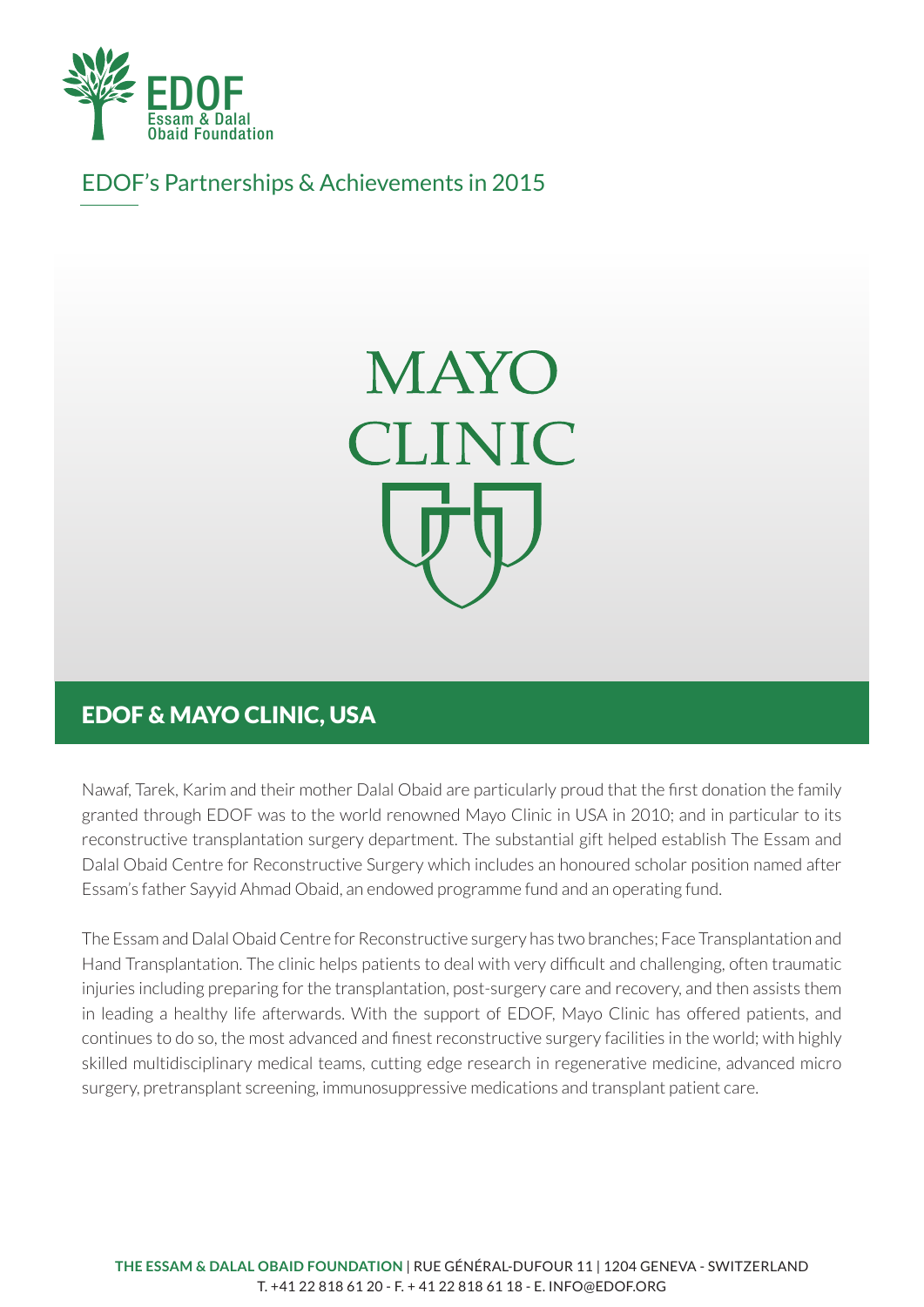



## EDOF & CNN FREEDOM PROJECT



**million slaves in the world today**



**Average price of a slave today**



**traffi cked for sexual exploitation in Europe in 2014**

EDOF is very proud to partner with CNN Freedom Project; a leading global media entity working to end modern day slavery and human trafficking.

Through this partnership CNN Freedom Project has produced in 2015 ground breaking TV reports and stories from all over the world that expose the crimes perpetuated by modern slave traders and human traffickers; cruel criminal exploiters of women, men and children. These reports, broadcast on CNN US, CNN Europe and CNN International, have highlighted the extent of this global crime, its huge profits and the terrible price paid by the victims, and their immeasurable suffering. CNN Freedom Project reports have also given a platform for victims - a voice to the voiceless; as well as to the survivors. The project met and talked to many victims who were able to turn their lives around and start again with the most heart warming stories that give hope and truly move and inspire! Organisations and individuals; everyday heroes, who work tirelessly to fight modern day slavery were also featured.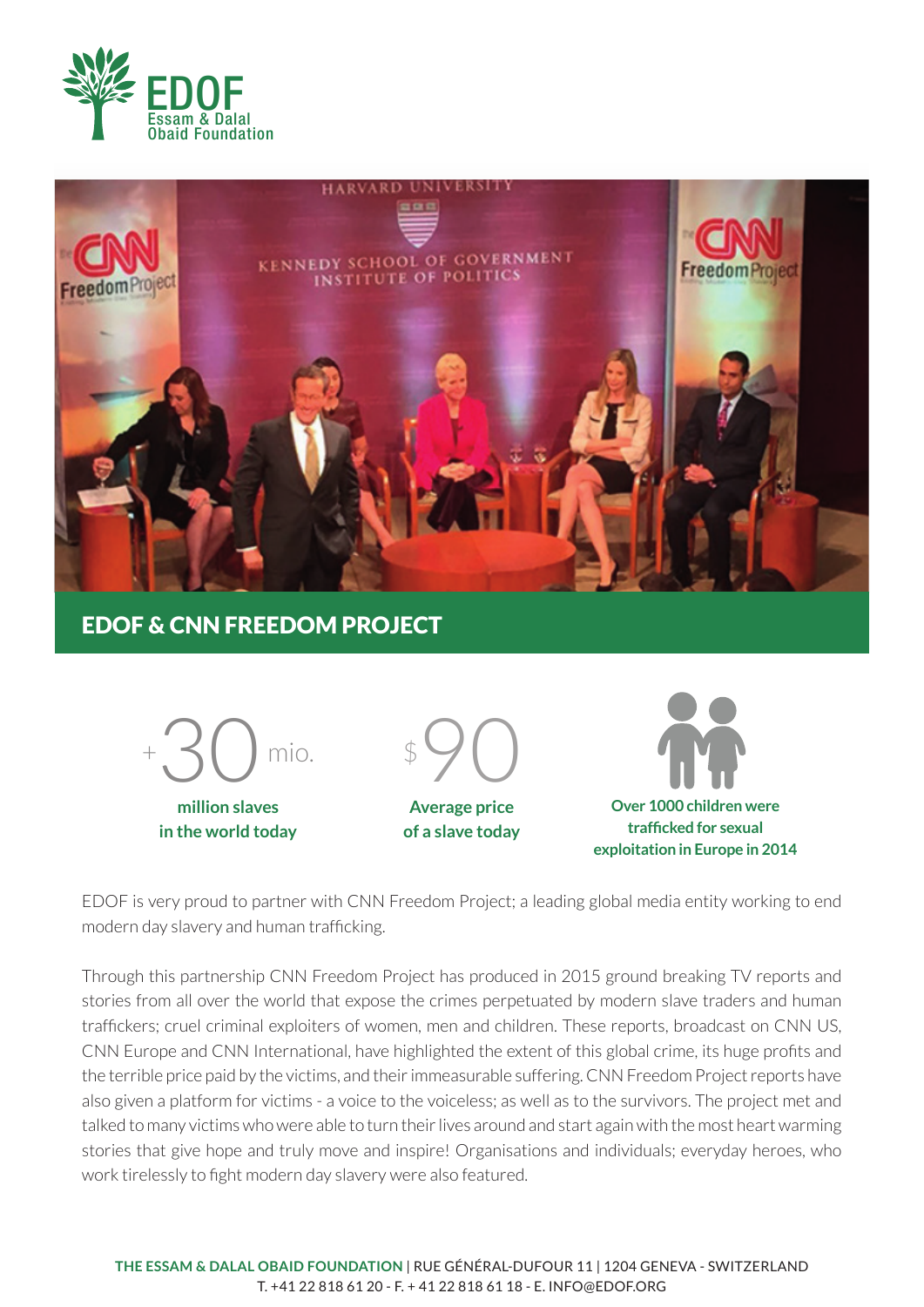

Infact many NGOs and organisations fighting modern day slavery that were established andstarted working on an international and local level all over the world today were inspired because of the fantastic work of CNN Freedom Project. One of the great highlights for EDOF in 2015 was the new partnership between CNN Freedom Project and Harvard University forged to fight modern day slavery. EDOF's CEO Nawaf Essam Obaid was the main instigator of this dynamic strategic partnership bringing together two leading global institutions to put their expertise and resources in the service of this urgent and worthy cause. The first CNN Freedom / Harvard University Special Panel Symposium " Fight for Freedom: Confronting Modern Day Slavery" was held on October 21, 2015 and broadacst on CNN International on December 31st and January 1st. Moderated by CNN's Richard Quest, the Panel's distinguished guests Swanee Hunt, Siddarth Kara, Rachel Lloyd, Rosi Orozco, Mira Sorvino participated in an informative lively debate that brought home the extent of this global crime, the human suffering it causes and highlighted policies, laws and case studies. The panel also put forward recommendations and action to push ahead in the fight to end modern day slavery.

For more information please go to EDOF's website CNN Freedom Project dedicated page. > https://edof.org/en/partnerships/cnnfreedomproject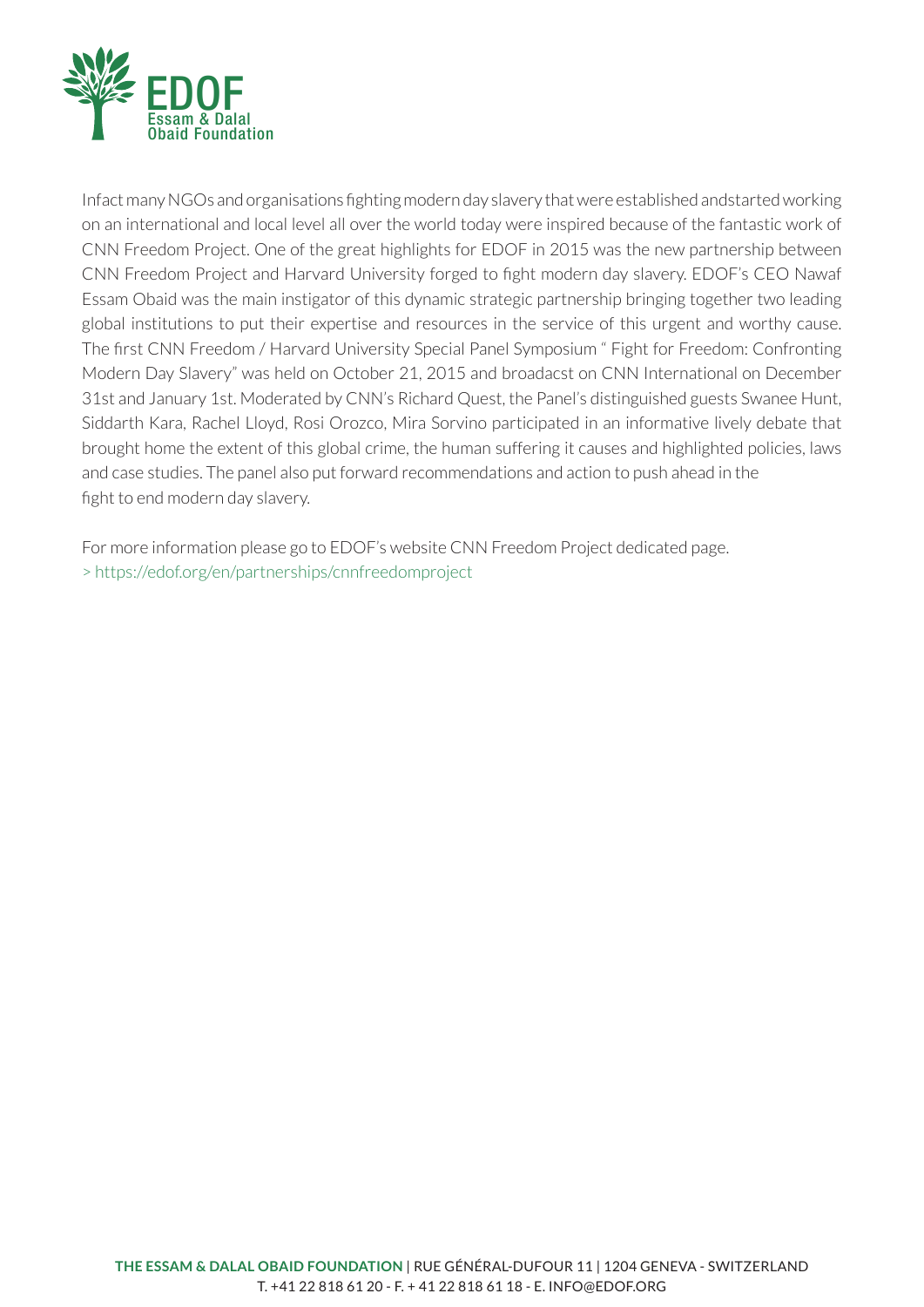



### EDOF & THE INTERNATIONAL COMMITTEE FOR THE RED CROSS (ICRC)



#### **Over 220,000 Syrians killed in 4 years of civil war**



**Children affected by the crisis in Syria**





**People inside Syria need help**



**Children affected by the crisis in Syria**

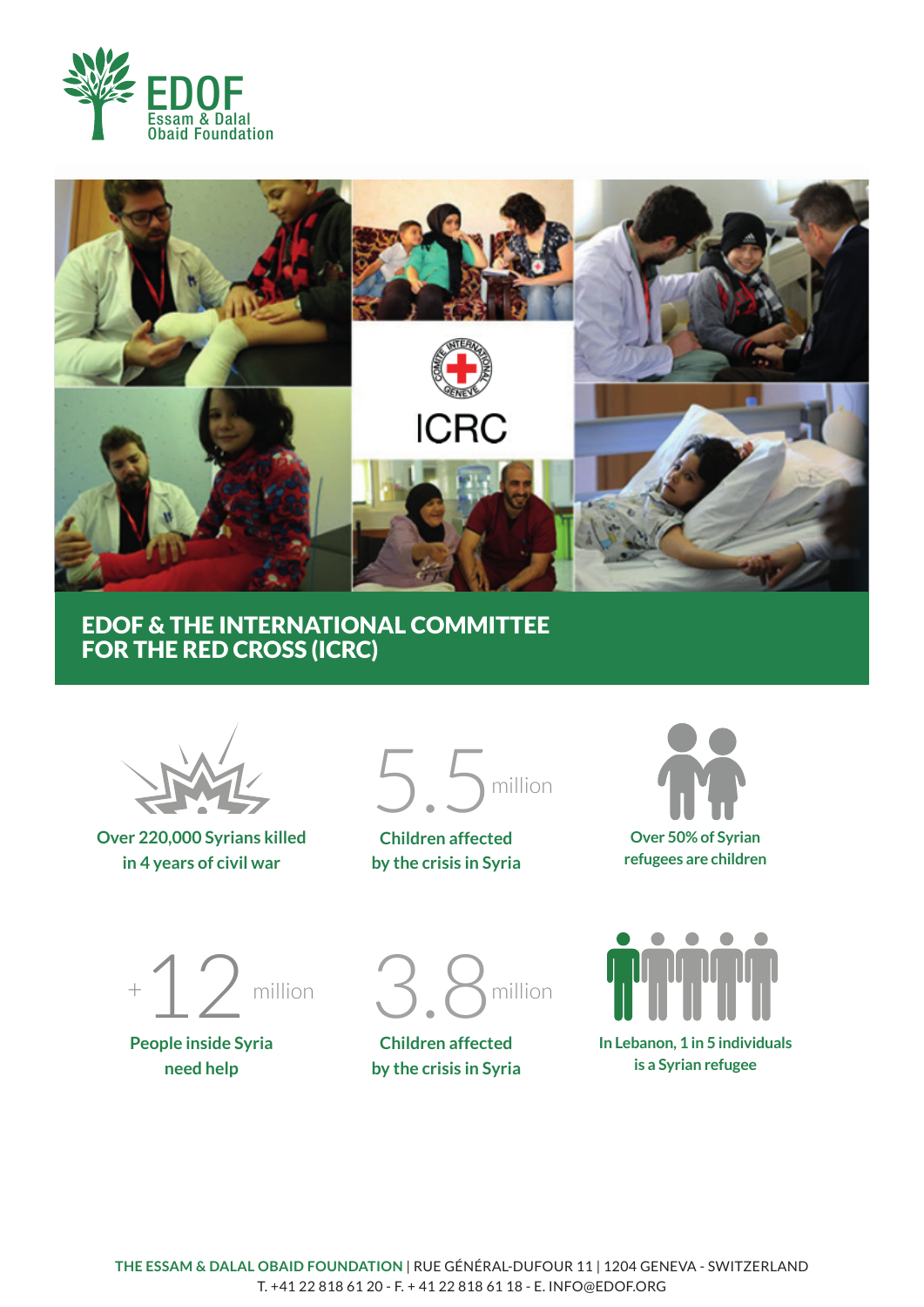

EDOF forged a strategic partnership with ICRC; the largest humanitarian organization in the world providing urgent relief to communities, families and individuals affected by armed conflicts, wars and natural disasters.

EDOF's funding and support focuses on ICRC relief work in the MENA region (Middle East and North Africa) which sadly has suffered greatly, and continues to suffer, from wars, armed conflicts and large scale displacement of civilian populations; including children.

EDOF is very proud to have supported in 2014 and 2015 a leading specialist medical clinic for war trauma victims; infact the only one in MENA region: The War Traumatology Training Centre (WTTC) which is run by ICRC in Al Chifae and Dar Al Zahra hospitals in Tripoli, Lebanon. WTTC offers first aid, treatment, surgery, drugs, physical rehabilitation and much more to victims of bomb blasts, land mines, gunshots, and, in some cases, extreme and complex multiple traumas. It has treated many Syrian refugees and Palestinian refugees from Syria's armed conflict who have sustained severe physical injuries; including many children. To date over 400 surgeries were successfully performed as well as post surgery physical rehabilitation. WTTC also offers psycho-social support to the victims. All free of charge.

EDOF has also supported ICRC's Restoring Family Links Programme (RFL) in MENA region. Together with Red Cross and Red Crescent Societies at a national and local level, ICRC through RFL facilitates and supports even the most disadvantaged individuals to locate their missing loved ones due to war, armed conflict and displacement. RFL also connects families through telephone, Internet, hand-written letters, radio, or any other viable means of communication.

For more information please go to EDOF's website ICRC dedicated page > https://edof.org/en/partnerships/icrc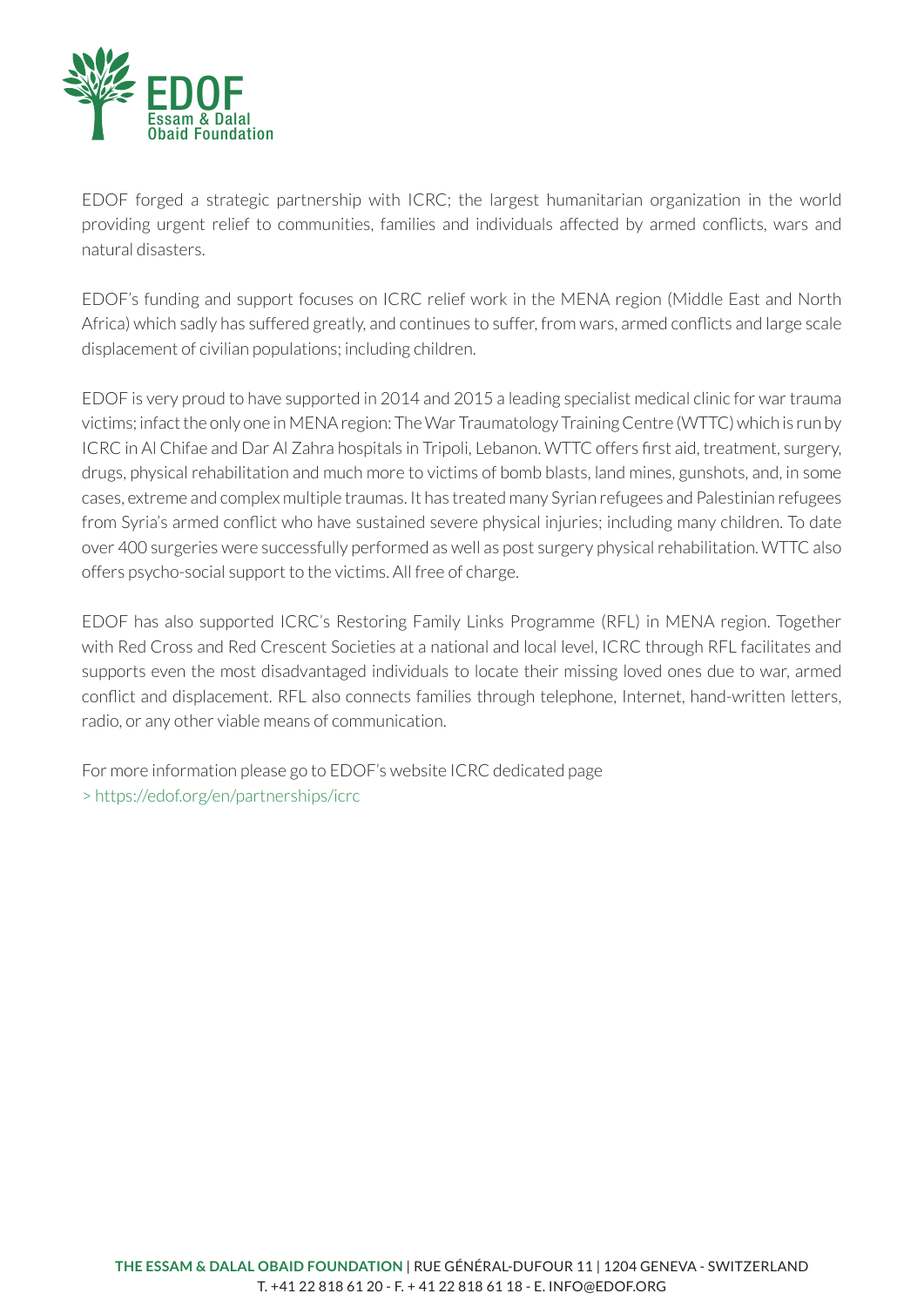



US ARAB RELATIONS (NCUSAR)

EDOF is very pleased to support NCUSAR a leading US non-profi t organisation that brings together the US and the Arab World to engage in constructive dialogue, knowledge sharing and bringing the people of both cultures closer. EDOF's focus on peace, co-operation and positive social change as well as its firm belief in the energy and aspirations of youth are reflected in its support of NCUSARs educational and cultural initiatives.

In the last 2 years EDOF has supported NCUSAR's Summer Internship Programme which takes place in Washington DC and brings together around 30 students every year from US colleges for leadership skills development, professional work experience and seminars and learning on Arab countries and culture. EDOF also supports NCUSAR Model Arab League programme (MAL) which gives participating students from US schools the opportunity to learn about the politics and history of the Arab world, and the arts of diplomacy and public speech. EDOF also supports NCUSAR's Cultural Study Visits Programme which has taken MAL students and faculty from the US to Saudi Arabia, United Arab Emirates, Qatar and Lebanon and more visits are planned.

For more information please go to EDOF's website NCUSAR dedicated page > https://edof.org/en/partnerships/ncusar

**THE ESSAM & DALAL OBAID FOUNDATION** | RUE GÉNÉRAL-DUFOUR 11 | 1204 GENEVA - SWITZERLAND T. +41 22 818 61 20 - F. + 41 22 818 61 18 - E. INFO@EDOF.ORG